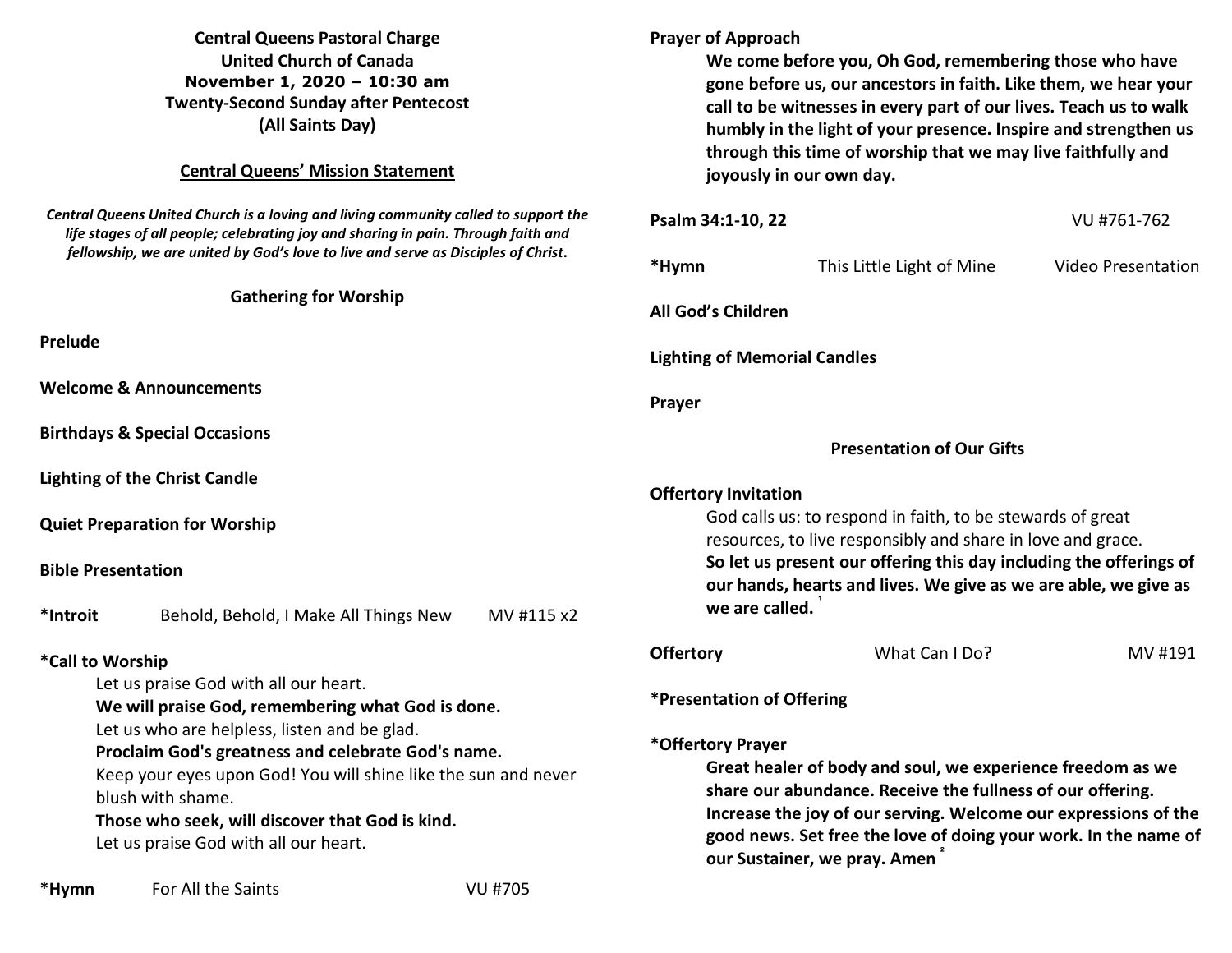| Sacred Readings <sup>3</sup>                      |                   |        | <b>GIVE LAVISHLY, LIVE ABUNDANTLY</b><br>By Helen Steiner Rice                                                                                                       |
|---------------------------------------------------|-------------------|--------|----------------------------------------------------------------------------------------------------------------------------------------------------------------------|
| <b>Revelation 7:9-17</b><br><b>Matthew 5:1-12</b> |                   |        | The more you give, the more you get $-$<br>The more you laugh, the less you fret $-$<br>The more you do, <i>unselfishly</i> ,<br>The more you live <i>abundantly</i> |
| Anthem                                            |                   |        |                                                                                                                                                                      |
| Sermon                                            |                   |        | The more of everything you share,<br>The more you'll always have to share –                                                                                          |
| <b>Pastoral Prayer</b>                            |                   |        | The more you love, the more you'll find<br>That life is good and friends are kind                                                                                    |
| <b>Responding to the Word</b>                     |                   |        | For only what we give away,<br>Enriches us from day to day.                                                                                                          |
| *Hymn                                             | O When the Saints | Insert |                                                                                                                                                                      |
| *Blessing                                         |                   |        |                                                                                                                                                                      |
| <b>Extinguishing of the Candle</b>                |                   |        |                                                                                                                                                                      |

**Choral Benediction Go Now In Peace** 

# **Postlude**

**\*** Please stand as you are able

<sup>1</sup> Written by Beth W. Johnston, Gathering, Pentecost 2, 2020, Pge 42. Used with permission.

 Written by Laura Turnbull, Gathering, Pentecost 2, 2020, Pge 51. Used with permission.

Scripture readings taken from The Inclusive Bible -- The first Egalitarian Translation.

| <b>Ministers</b><br>Clergy          | All of us<br><b>Rev Greg Davis</b>               |  |  |  |
|-------------------------------------|--------------------------------------------------|--|--|--|
| <b>Office Hours</b>                 | Tuesday, Wednesday & Thursday                    |  |  |  |
| Office Phone                        | 9 am – 12 pm<br>902-964-2291                     |  |  |  |
| Email                               | minister@cquc.ca                                 |  |  |  |
| <b>Ministry of Music</b><br>Website | <b>Kirk Neville</b><br>https://cquc.ca/index.htm |  |  |  |
| <b>Church Office</b>                |                                                  |  |  |  |
| <b>Office Hours</b>                 | Wednesday & Thursday                             |  |  |  |
|                                     | $9$ am $-12$ pm                                  |  |  |  |
| Phone                               | 902-964-2221                                     |  |  |  |
| Email                               | office@cquc.ca                                   |  |  |  |